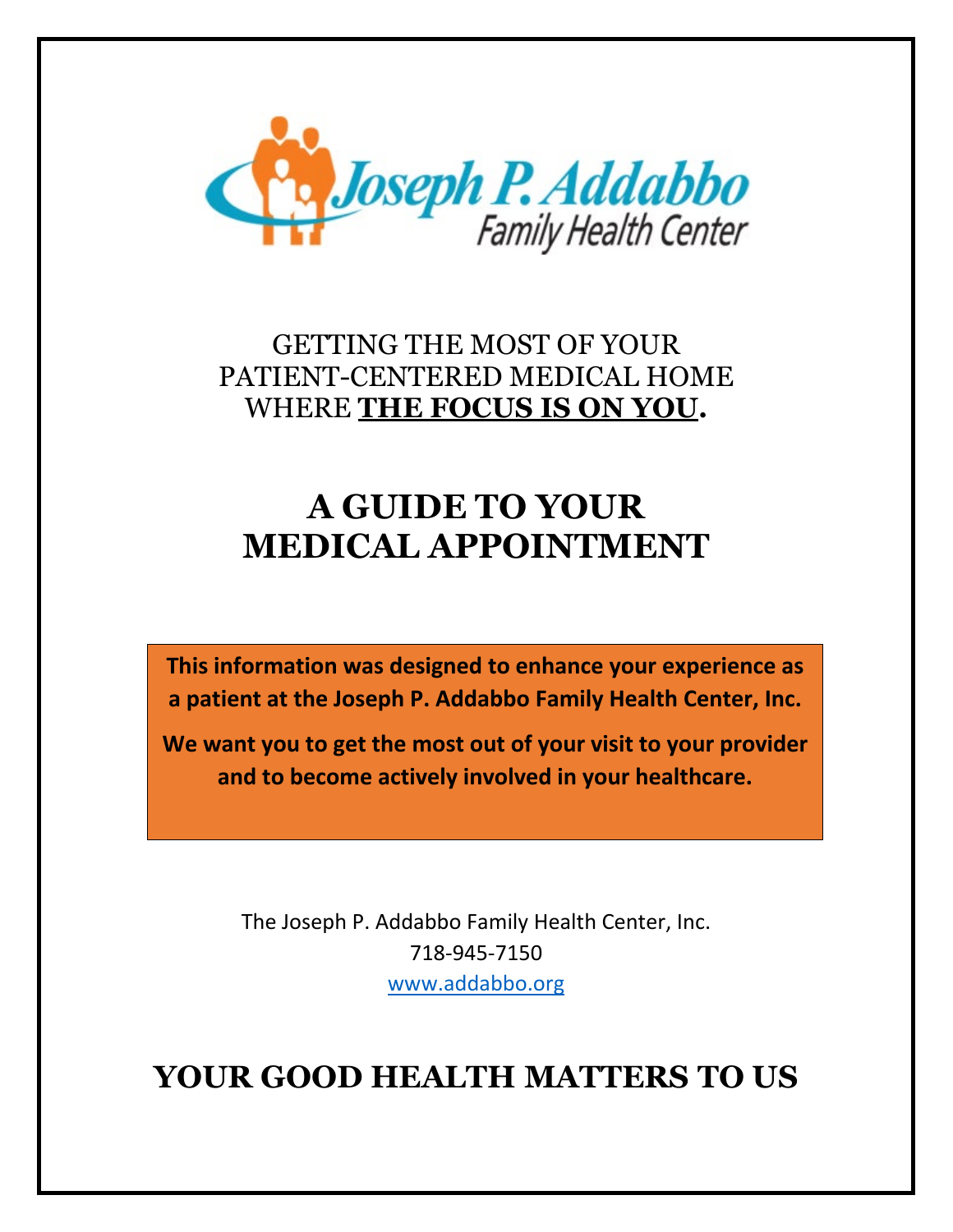**Welcome** to the Joseph P. Addabbo Family Health Center, Inc. and thank you for choosing us as your provider for primary medical care. Our primary goal is to provide you with easily accessible care responsive to you in your time of need. Our comprehensive, interdisciplinary team of professionals strive to exceed and meet your expectations.

#### **Benefits of a Patient-Centered Medical Home. What does that mean?**

A Patient Centered Medical Home provides patients with comprehensive medical care focused on all aspects of your health and overall well-being including emotional, family and social issues. YOU are the most important person in your healthcare team.

Your medical home team will have a continuous relationship with you and your family to better manage your healthcare needs. You will see the same team each visit and they will assist you in coordinating your care with other providers specialist and community resources, if needed. Your team will have access to all your health information through electronic records in order to effectively manage your care.

#### **HOW TO MAKE THINGS A LITTLE EASIER WHEN YOU COME TO THE JOSEPH P. ADDABBO FAMILY HEALTH CENTER**

**Before you get to your appointment** make sure you have all your documentation (medical records, test results, etc., if they are from another health provider). If this is a new visit and you have new symptoms you want to have your doctor check out, have them written down so you don't forget any. You should have your medication bottles with you or, if you can't do that, a clearly printed list of all medications and dosages you are taking including vitamins, herbal teas, etc. Make sure you have your insurance card with you.

In order to facilitate your visit, we offer you the opportunity to go on our website, [www.addabbo.org](http://www.addabbo.org/) and download all the registration forms ahead of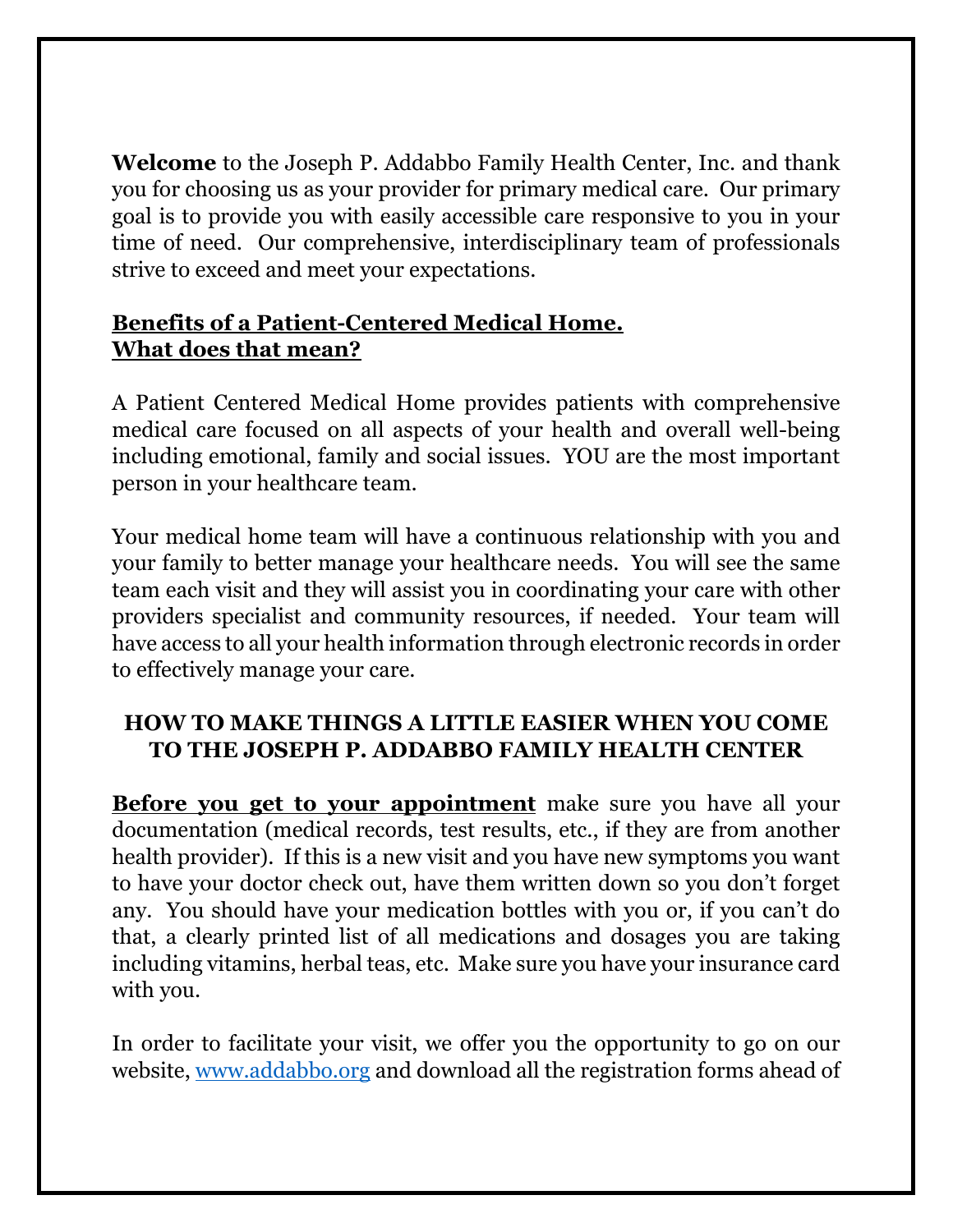your appointment. This will save you time in the waiting room if the papers are all filled out beforehand.

*You can now check in using our automated Kiosk system located at the registration counter. It is a simple process that will require touch-screen input by you and easy scanning of insurance information, etc. This process will also save you time.*

**In the Waiting Room First**, arrive at least 15 minutes before your appointment time to take care of any necessary paperwork to give yourself time. Providing your correct contact information is extremely important and we ask you to periodically update any changes in address, contact numbers or insurance information. **Second**: Remember to be flexible. You deserve to be seen on time and we make every effort to make sure that happens. However, there are times when your doctor runs late because another patient needs a little extra time or because there is a great deal of documentation required for each visit. We do everything we can to make the process go as smoothly and quickly as possible, so please bear with us. Making a list of questions you want to ask the doctor is a good way to pass the time. *This is also a great time to sign up for our Patient Portal.*

**The Examination** It is important that you focus on your communication with your doctor/provider. Make sure most of your appointment is centered around direct communication, i.e., asking the questions you need to ask, making sure you understand what the doctor has told you and making sure you understand the medications prescribed for you. We are sure you notice that the doctor spends a lot of time on the computer during your visit to complete your electronic medical record (EMR). Your doctor has no choice but to take care of this during your visit. However, that doesn't mean that you can't interrupt him to ask a question that is important to you**. It is important that you understand what your doctor is telling you.** 

*If your appointment is coming to an end and you still are uncertain about your instructions or diagnosis, ask more questions. Don't hesitate. To stay involved in your care, you need to understand it. Speak Up!*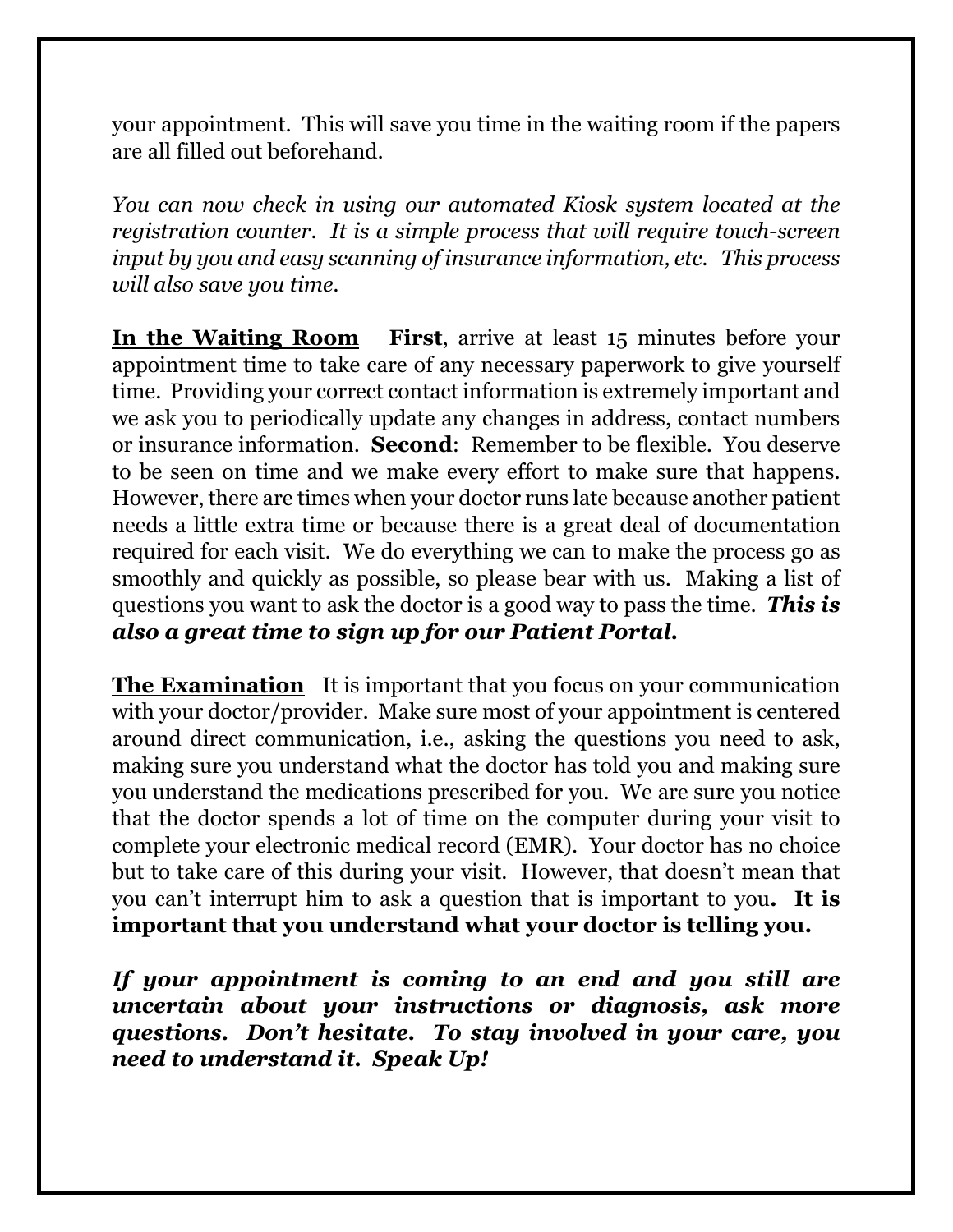**Questions you may want to ask your provider Excellent** healthcare involves clear, open and honest communication with your family's team of providers. It is especially important to make the most of your time with your doctor. Here are some suggestions to help you:

- 1) Come to your appointment prepared with a list of questions or concerns you want to ask the doctor.
- 2) Be open and honest about all your symptoms. Come prepared with a clear description of the problem, how long you have had it and how it affects you,
- 3) If you do not understand what the doctor tells you, ask your doctor to explain it again so you can understand. Don't be afraid to ask questions.
- 4) Ask questions about the diagnosis: Is it contagious? When can you expect to feel better?
- 5) Ask questions about any medications prescribed: what they are for and are there any side effects you should look for.
- 6) Is a follow up appointment necessary?
- 7) Make sure to share information with the doctor including all medications, vitamin supplements or herbal medications you take. Better yet, bring the actual bottle of pills or a clearly written list of all medications including dosages.
- 8) Openly discuss any problems you or you family members are experiencing, i.e., anxiety, attention span, depression, etc. This is especially important now that we are slowly emerging from the Covid pandemic which has left lingering issues for many.
- 9) As your provider/doctor what you and your family can do to take better care of themselves overall, for example, lose/gain weight, more exercise, better nutrition habits, etc.

#### **Remember, the more information your provider has about you and your family's health and the more you participate in your care, the better the healthcare decisions you can make together.**

#### **You can help:**

• Talk openly with your primary care provider and ask questions if you do not understand.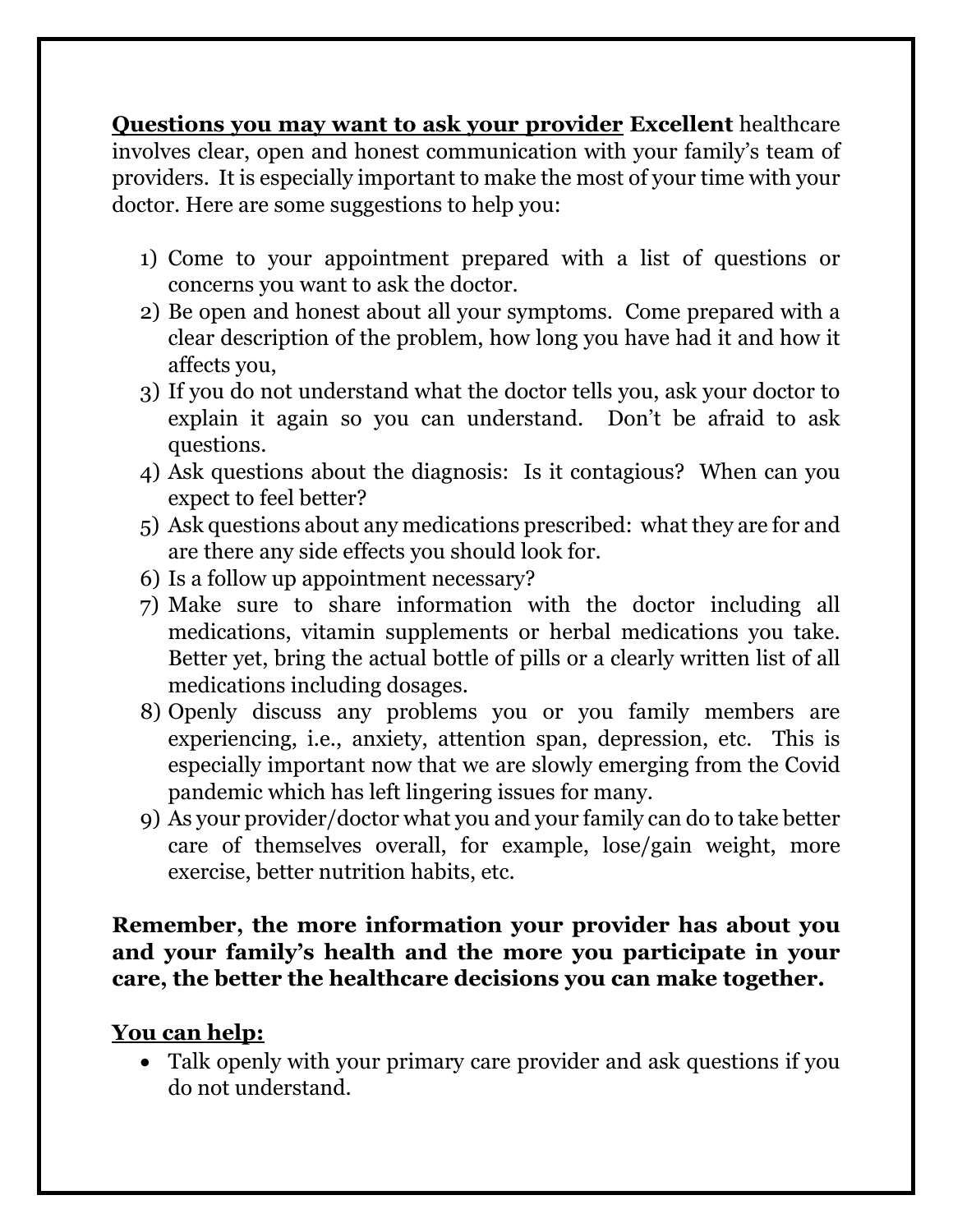- Take care of your health by being involved in and following the plan recommended by your health care team.
- Schedule a complete physical exam at least once a year.
- If you can't make your appointment, please call to cancel and reschedule.

**Our Patient Portal From** anywhere, at any time, you can conveniently manage your personal health information through your Patient Portal, a free, secure online website, without waiting for returned calls or office hours.

Through your Patient Portal, you can:

View your personal information 24/7 Access your medical records Review your laboratory results Print summaries of your medical visits.

To set up Patient Portal access, you must provide your email address when you register. You will receive an e-mail from us confirming your request, giving you a temporary Password and linking you to the Patient Portal where you will be asked to set up a new Password. It's as simple as that!

**On-Site Pharmacy** We want to make healthcare as easy, accessible and convenient for you as possible. One way we can do this is by providing onsite pharmacies at 4 of our locations: 6200 Beach Channel Drive, Arverne; 1288 Central Avenue, Far Rockaway; 114-39 Sutphin Blvd., Jamaica and 120 Richards Street, Brooklyn. These pharmacies carry a wide variety of over the counter and prescription medications.

**340B Drug Pricing Program Specialists:** The pharmacies specialize in the 340B Drug Pricing Program which enables the pharmacies to offer discounted medications for uninsured and low-income patients. You are automatically enrolled in the plan when you are a patient at Addabbo.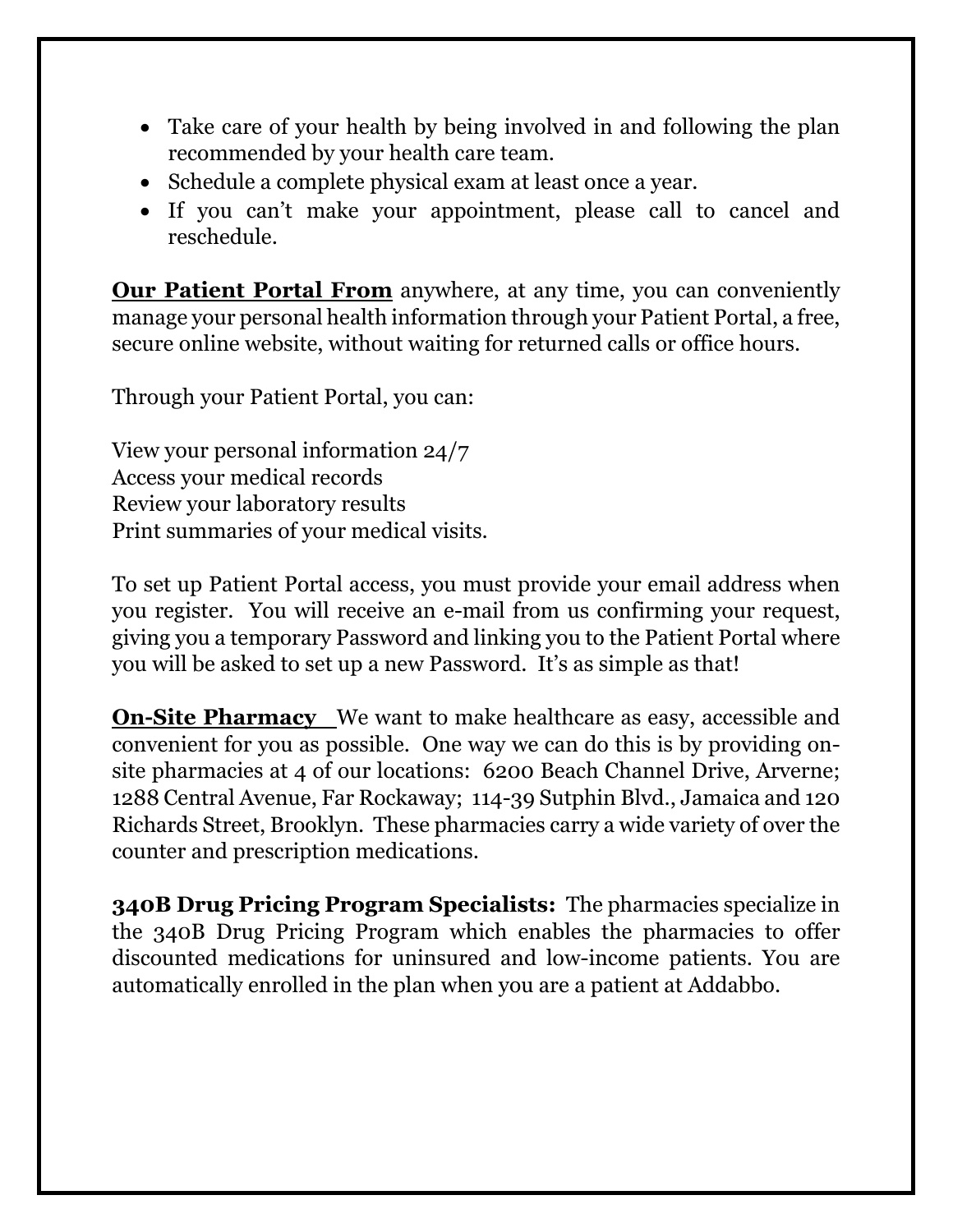**Our "No Show" Policy** Understandably, there may be occasions when you might have to cancel a medical appointment. Please be respectful of the medical needs of our patients and call us to reschedule if you are unable to keep your appointment. This time will be allotted to another patient who needs treatment.

When an appointment is made, the complexity of your issues is considered. Appointment times and appointment duration times are carefully made especially for you. A disruption in the schedule is just that – a disruption that effects everyone – including your health and your valuable time.

**Sliding Fee Discount Program** The mission of the Joseph P. Addabbo Family Health Center is to ensure that all patients and community members have 100% access to the quality health care they need. To help make this possible, we have created a Sliding Fee Discount Program which allows us to adjust visit costs depending on the patient's eligibility for the program. It is based upon the patient's income and family size. This program is applicable for dental care as well. **No one is denied care because of inability to pay.**

**All patients, even those who are insured, are given the opportunity to apply for the Sliding Fee Discount Program.**

**More details are available through the Registration Desk or by calling 718-945-7150.**

#### **After-Hours Emergency Phone: (212) 517-1878** Message Plus Corp. Answering Service For Hearing/Speech/Visual Impaired, **Dial 711 First**

*FTCA Deemed Organization. The Joseph P. Addabbo Family Health Center is granted medical malpractice protection through the Federal Tort Claims Act (FTCA). The Joseph P. Addabbo Family Health Center receives HHS funding and has Federal Public Health Service (PHS) deemed status with respect to certain health or health-related claims, including medical malpractice claims, for itself and its covered individuals. This institution is an equal opportunity employer.*